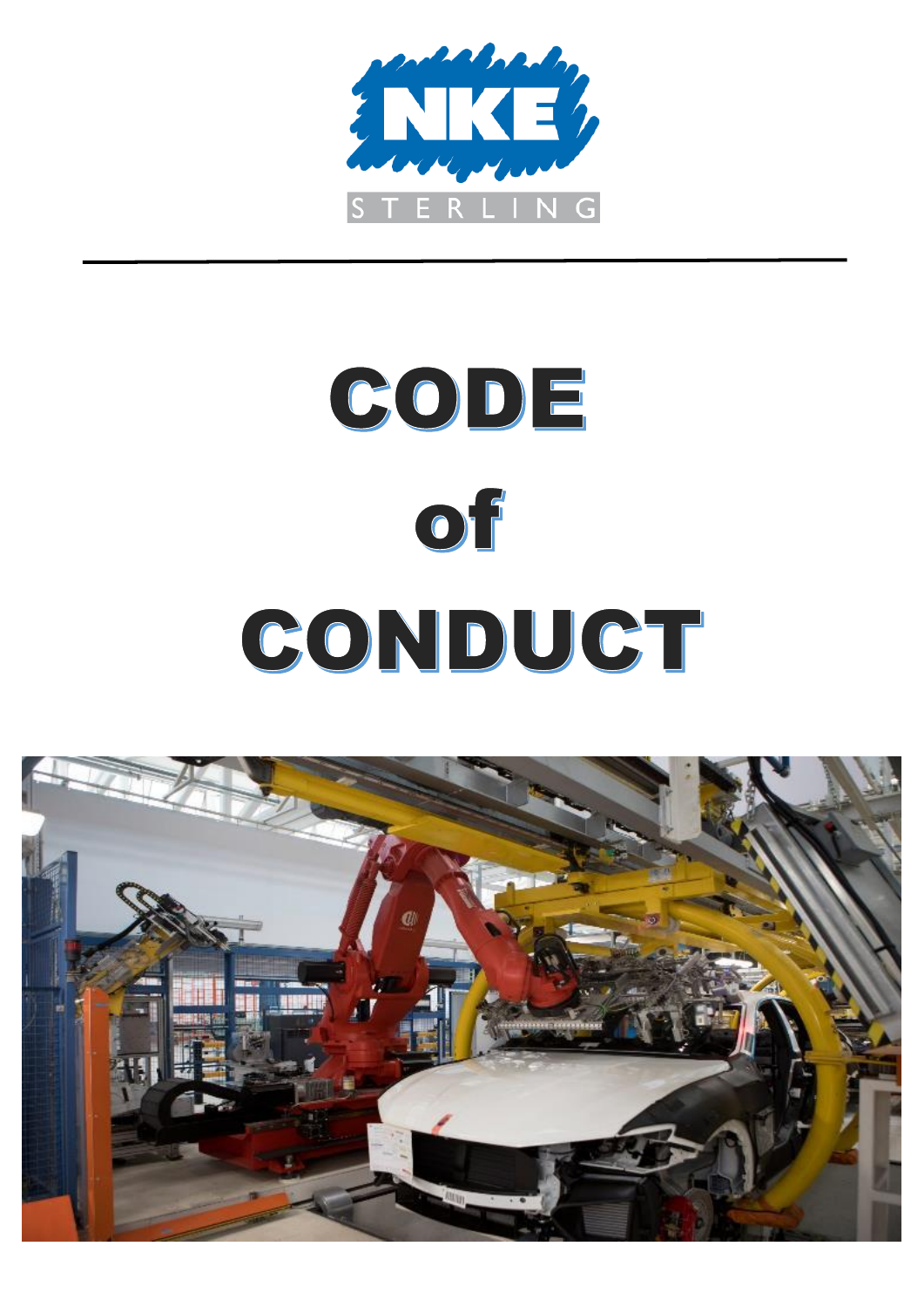#### Foreword

With this Code of Conduct, we intend to enforce our ethical and social principles together with our employees, collaborators and suppliers to protect and further develop the integrity of our company and build a better future for our society.

The continuous and steady development of our company largely depends on our reputation as a reliable business partner and our commitment to social responsibility.

The Code of Conduct has been adopted by the Management and applies to all board members, managers and all company staff.

The standards listed below are our company's core values and we believe that they should also be respected by our suppliers, who are obliged to inform us without delay in the event of noncompliance.

In case of non-fulfilment by a business partner, business relations are not terminated with immediate effect, but rather undergo a critical review so that the supplier can work towards meeting the required standards.

In the event of serious or repeated failure to comply with the principles, the business relationship will be terminated with immediate effect.

Thank you for your commitment to building our corporate and social culture.

Alpignano, 05/02/2021

*Cristian Cullino* CEO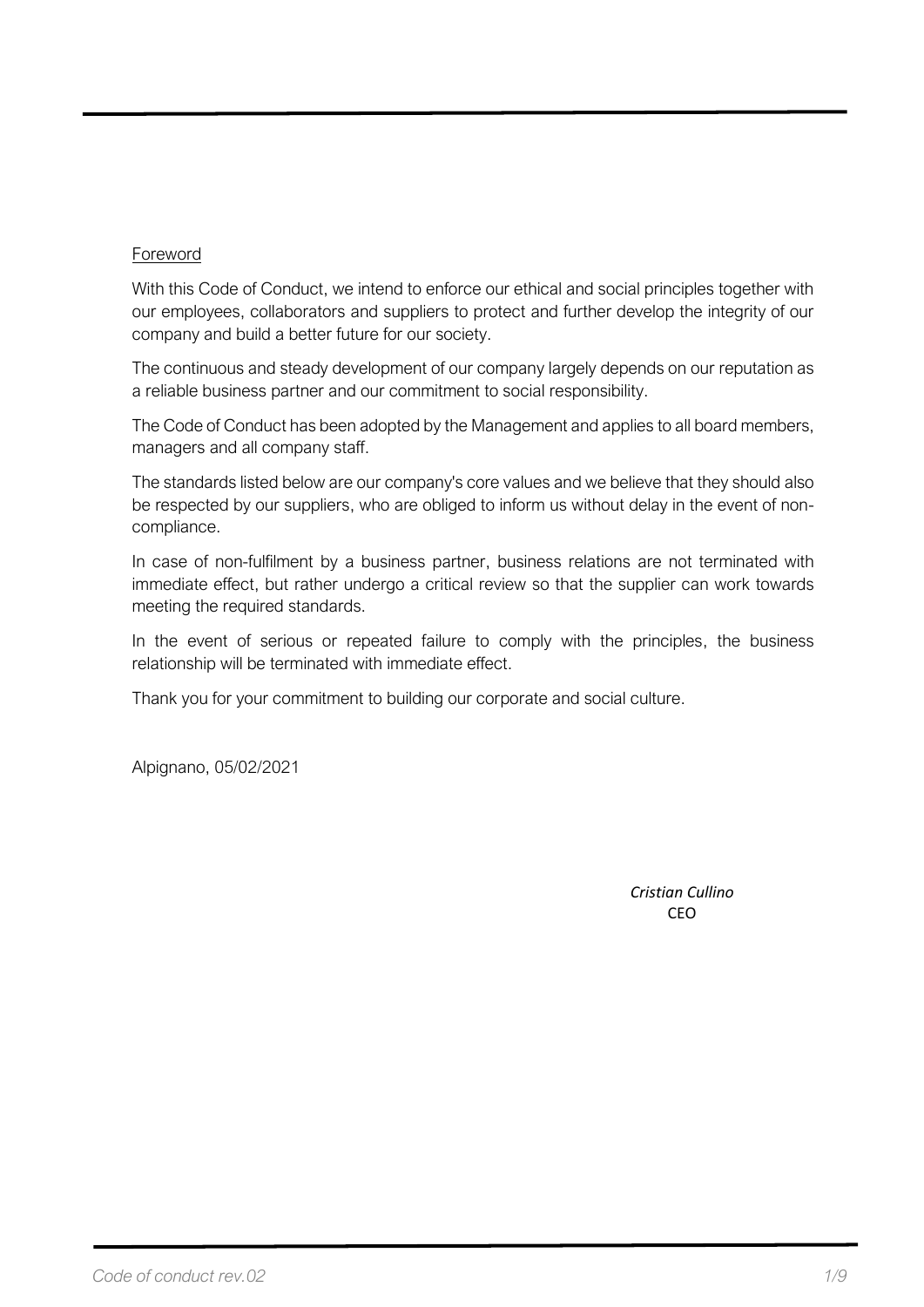

Compliance with applicable laws and regulations is unquestionable for us  $-$  at local, national and international levels.

Legal compliance ensures our business success worldwide; any breach can have serious consequences, such as criminal prosecution, compensation for damages or reduction and damage of reputation and credibility.

In specific geographical areas, markets or with respect to certain business partners, there may be rules that are more restrictive than those described in this Code of Conduct. In such cases, in principle, the more restrictive rules should apply.

## **We ensure fairness and accuracy in financial** reporting

We correctly record every operation and transaction in the company's accounting system according to the criteria indicated by law and by the applicable accounting principles.

The records are supported by adequate documentation in order to allow, at any time, the controls to certify the characteristics and reasons and to identify who authorised, performed, recorded and verified the operation itself.

Personnel shall cooperate, as far as it is within their competence, so that any fact relating to the management of the company is correctly and promptly recorded in the accounts and it is the duty of each employee and collaborator to ensure that the supporting documentation is tidy and easily available**.**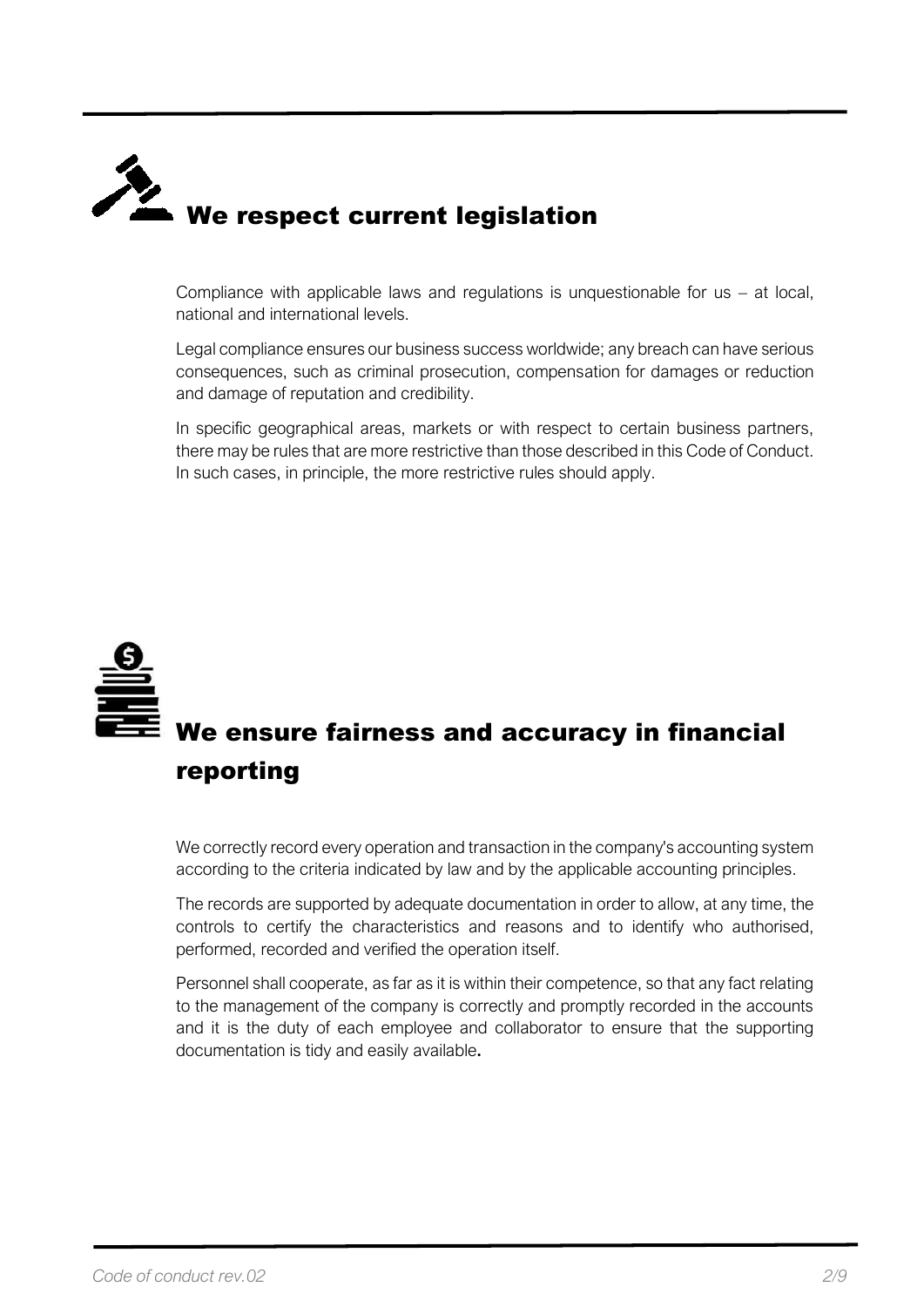## We respect import/export regulations

We ensure compliance with all regulations for cross-border trade in goods, services and information.

We manage export and import operations by complying with bans, restrictions, licensing requirements and other monitoring measures.

The transaction control regulations also apply to technology, technical drawings and software programs. Regardless of the entity of supply, transactions with people or companies on the sanction lists are also prohibited.

When importing or exporting products and services, the personnel must always report any doubts to the import/export control department, which must be actively informed and consulted.

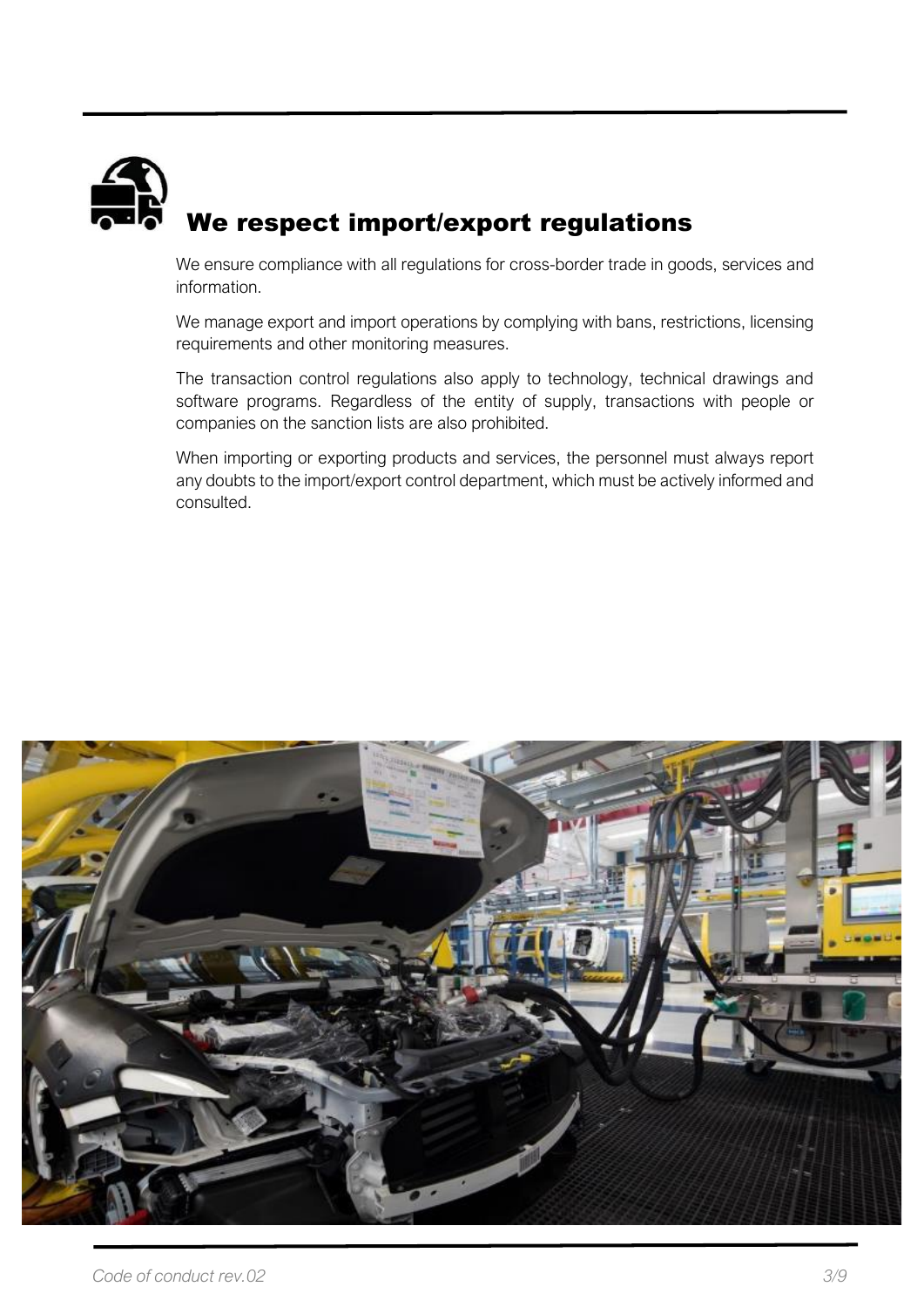

#### We guarantee a fair and respectful working environment

Our employees and collaborators work in an environment that is fair, equal and respectful of the dignity of each individual.

Salaries, including overtime and special allowances, are equal to or higher than the level set by applicable laws and regulations.

The company complies with applicable laws, collective bargaining and industry standards on working time, rest periods and public holidays.

All suppliers shall also ensure that wages and ancillary services are paid in full compliance with all applicable laws and that there is not labour subordination or false training relationships, to circumvent obligations towards personnel under applicable labour and social security laws and regulations.



We do not accept or tolerate any form of forced or child labour and do not contract with suppliers who use such labour.

No person subject to compulsory schooling or younger than 15 years of age may be employed, unless local legislation establishes a higher age limit and applicable laws or regulations permit an exception.

Workers under the age of 18 are not allowed to perform hazardous work and may be exempted from certain activities taking into account their training needs.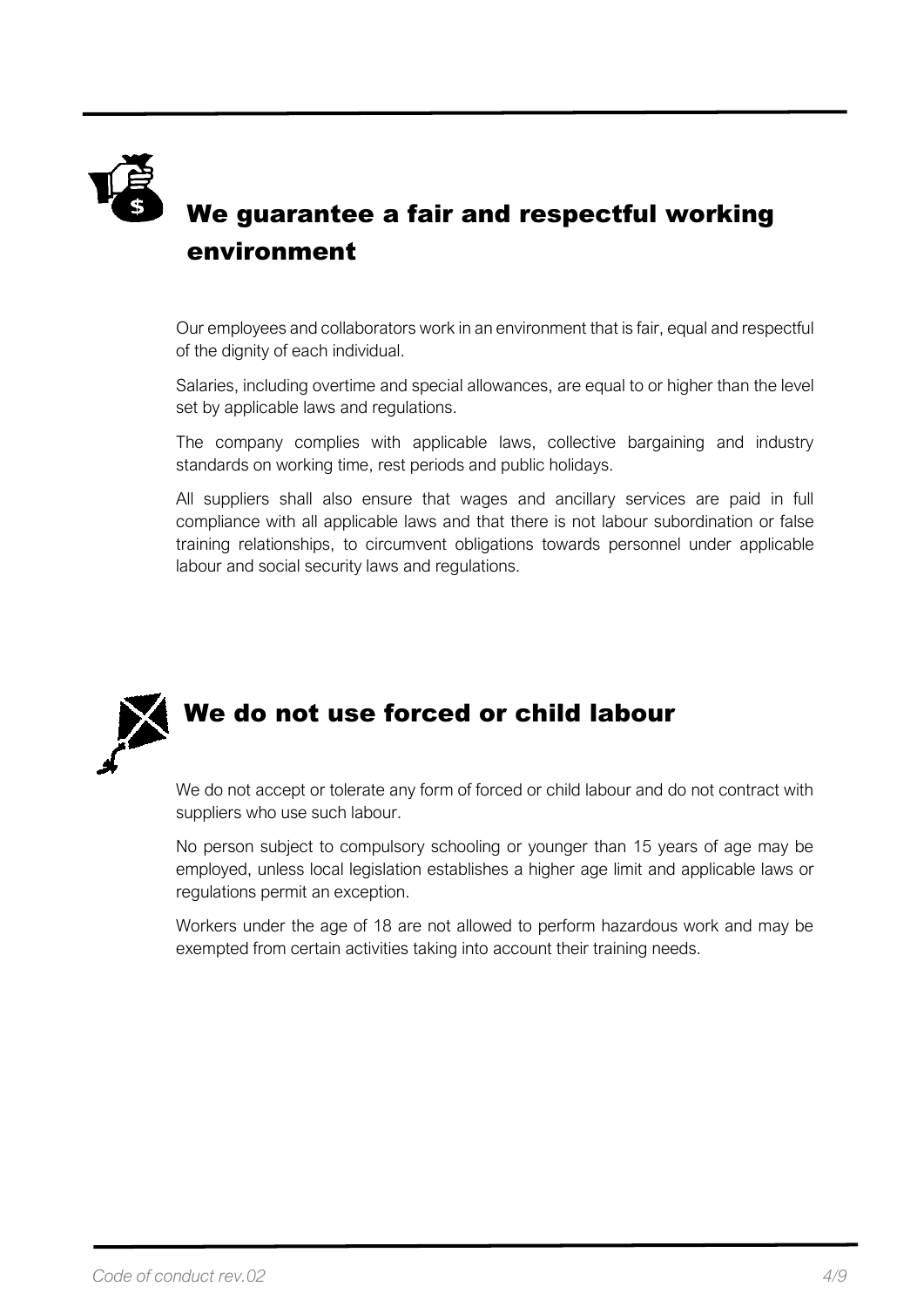### We do not tolerate discrimination and harassment

In all personnel decisions, particularly concerning recruitment, promotion, remuneration, training, termination of employment, all employees are considered exclusively on the basis of objective criteria: their skills, qualifications and conduct.

Harassment, aggression and abuse, physical, psychological or verbal, are not tolerated.

Personal insults and harassment are not tolerated in the workplace. This includes all forms of unwanted behaviour, whether verbal, non-verbal or physical.

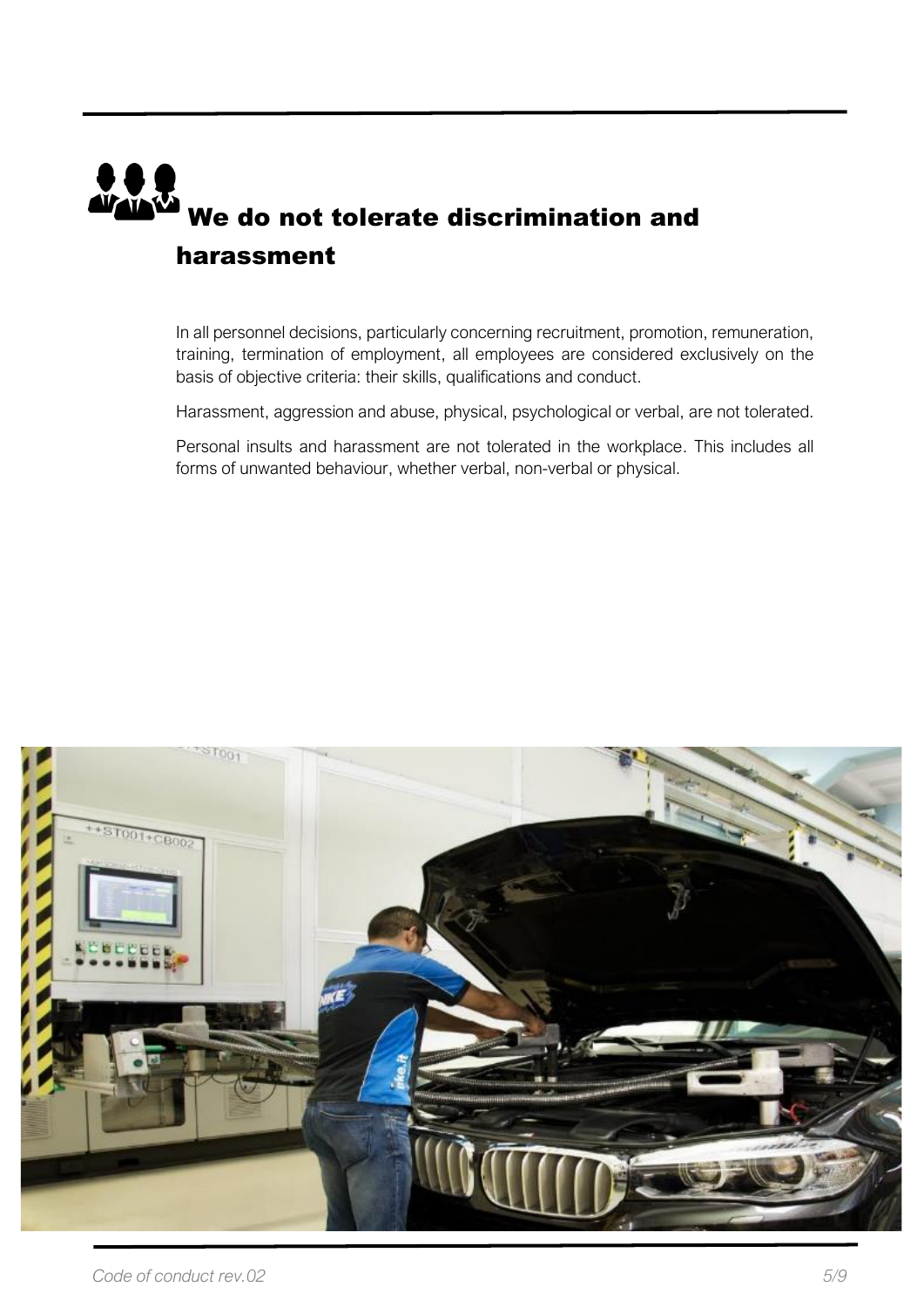### We provide a healthy and safe working environment

We promote and protect occupational health and safety as a key element of the sustainability of our success.

We ensure a safe and comfortable working environment in order to prevent occupational injuries and illnesses for employees and collaborators, with the important aim of promoting a culture of safety at work also among our partners.

To prevent accidents and injuries, workers must always have a safe and healthy working environment, the minimum requirements of which are defined by current local legislation.



We respect, protect and safeguard our environment by following the environmental laws and regulations of the country in which we operate.

The company's activities are conducted in such a way that natural resources are used as efficiently as possible.

Hazardous substances are used to a limited extent, in a conscientious manner and with minimal impact on the environment.

All waste generated during the activities is disposed of in an environmentally responsible way.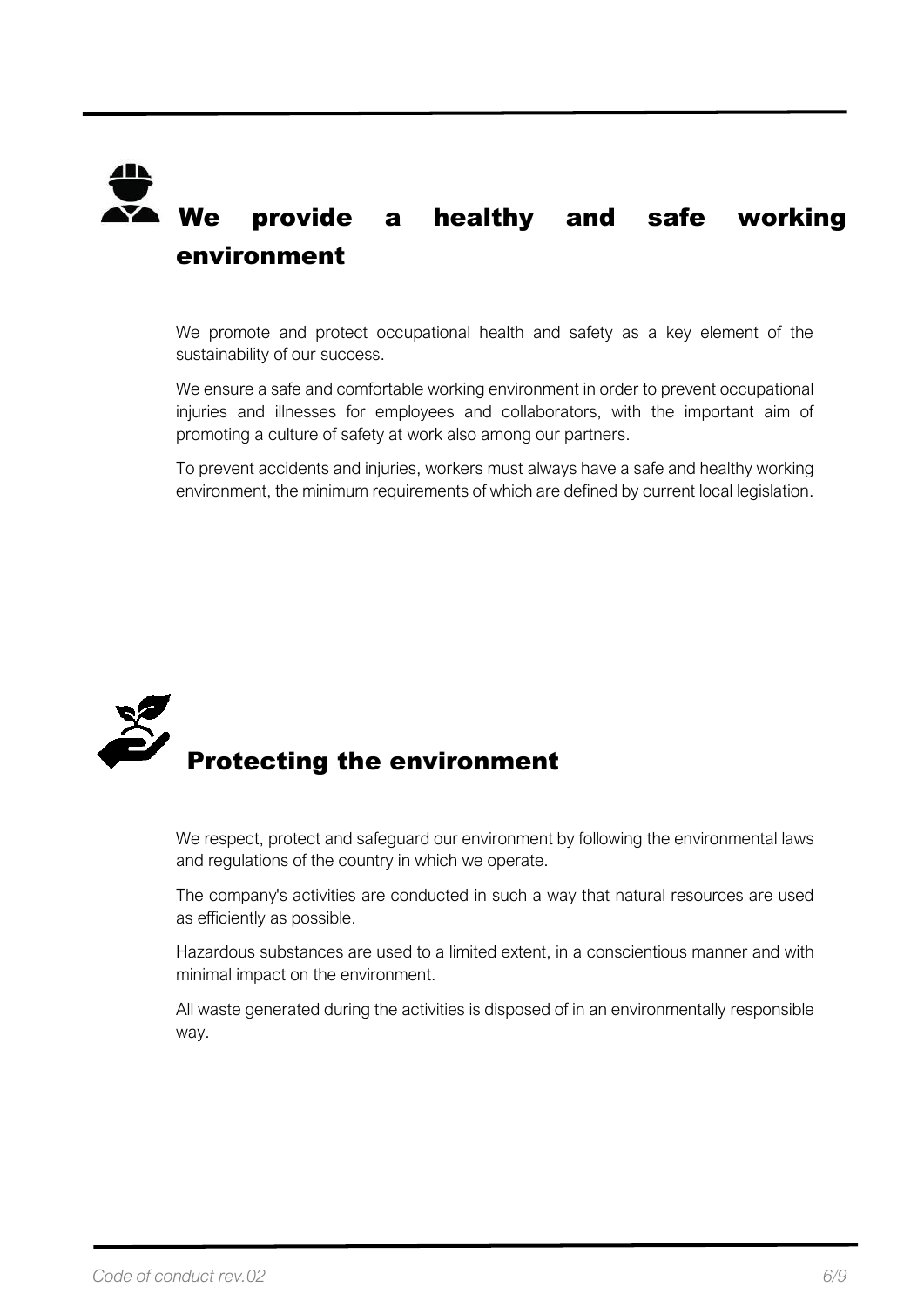

#### We assume our social responsibility

We are committed to promoting human rights, with particular respect for integrity, honesty, respect for human dignity, acceptance and non-discrimination on grounds of religion, ideology, gender or ethnicity or political opinion.

We do not promote the political opinion-forming in the company, banning political activities on company premises, by means or on behalf of the company.

Furthermore, any form of corruption, active or passive, is prohibited, because under competition our focus is on professional conduct, where high quality of the performed work is the only yardstick.

We make our decisions exclusively on the basis of objective criteria and are not influenced by personal interests and relationships, avoiding any potential conflict of interest, because we are convinced that transparent and recognised business practices always lead to success.

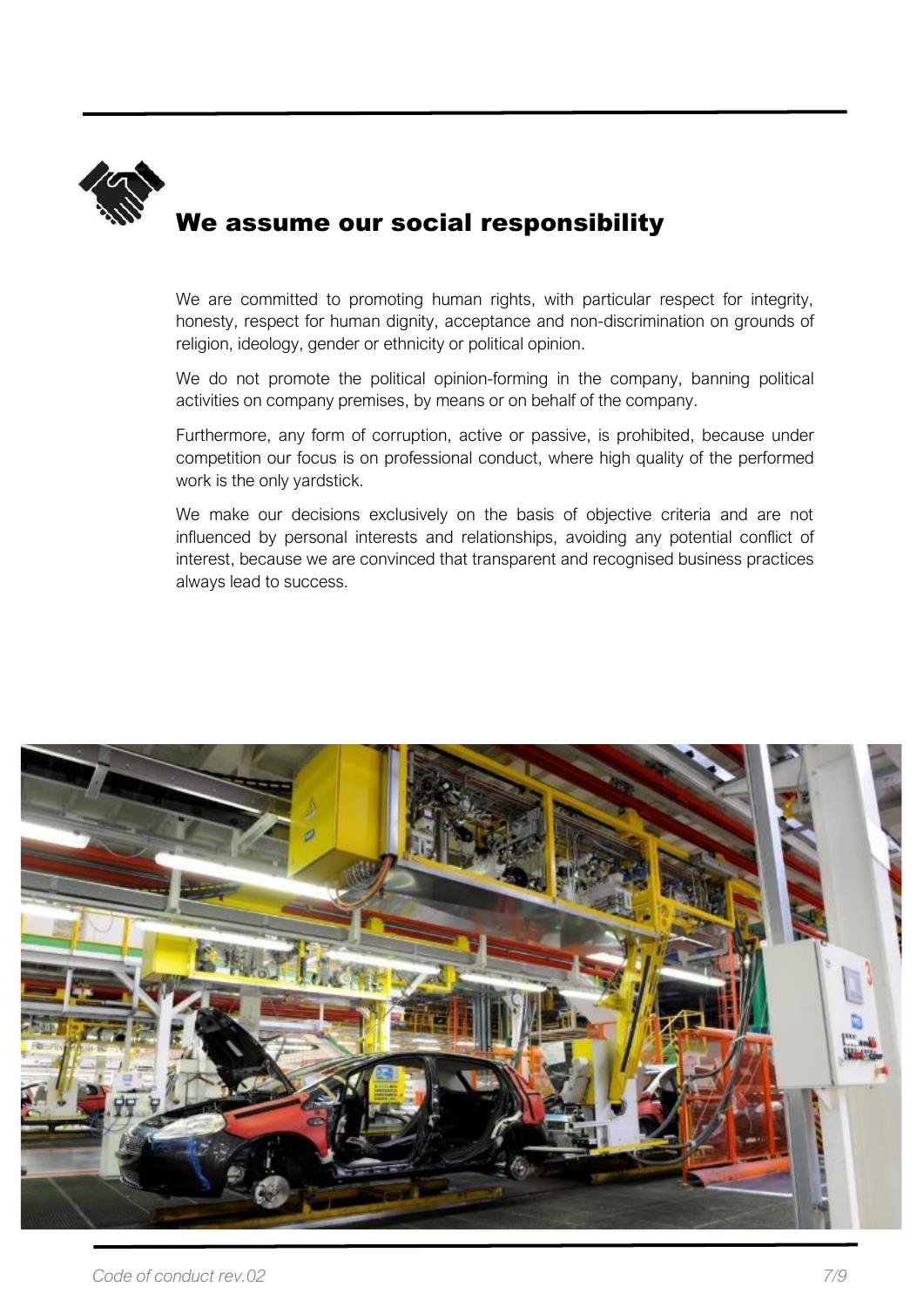

### We protect intellectual and industrial property

We are aware of the importance of intellectual and industrial property and therefore we respect and protect it in all its forms, both our own and those of others, whether they be copyrights, patents, trademarks or products.

Personnel are required to actively contribute, within the scope of their functions and responsibilities, to the safeguarding and management of intellectual property in order to enable its development, protection and growth.

In doing so, they must refrain from using company and partner intellectual property, or allowing others to use it, for personal purposes, as well as refraining from altering or counterfeiting patents, designs or industrial projects in any way.

In this regard, it is also forbidden to purchase or make use, in an industrial or commercial context, of products, patents, designs or industrial projects that have been altered or counterfeited by third parties.

### We protect personal privacy

We protect the personal data of customers, suppliers, employees and contractors in accordance with GDRP 2016/679.

In principle, the collection, storage, processing and use of personal data always require the consent of the data subject, a contractual agreement or other legal basis.

Company staff are obliged to work in accordance with the valid and applicable guidelines for the processing of personal data, and in case of doubt, they should contact their manager or the data protection officer.

All aspects of data protection and IT security are described in the management system and must be scrupulously observed by all staff.